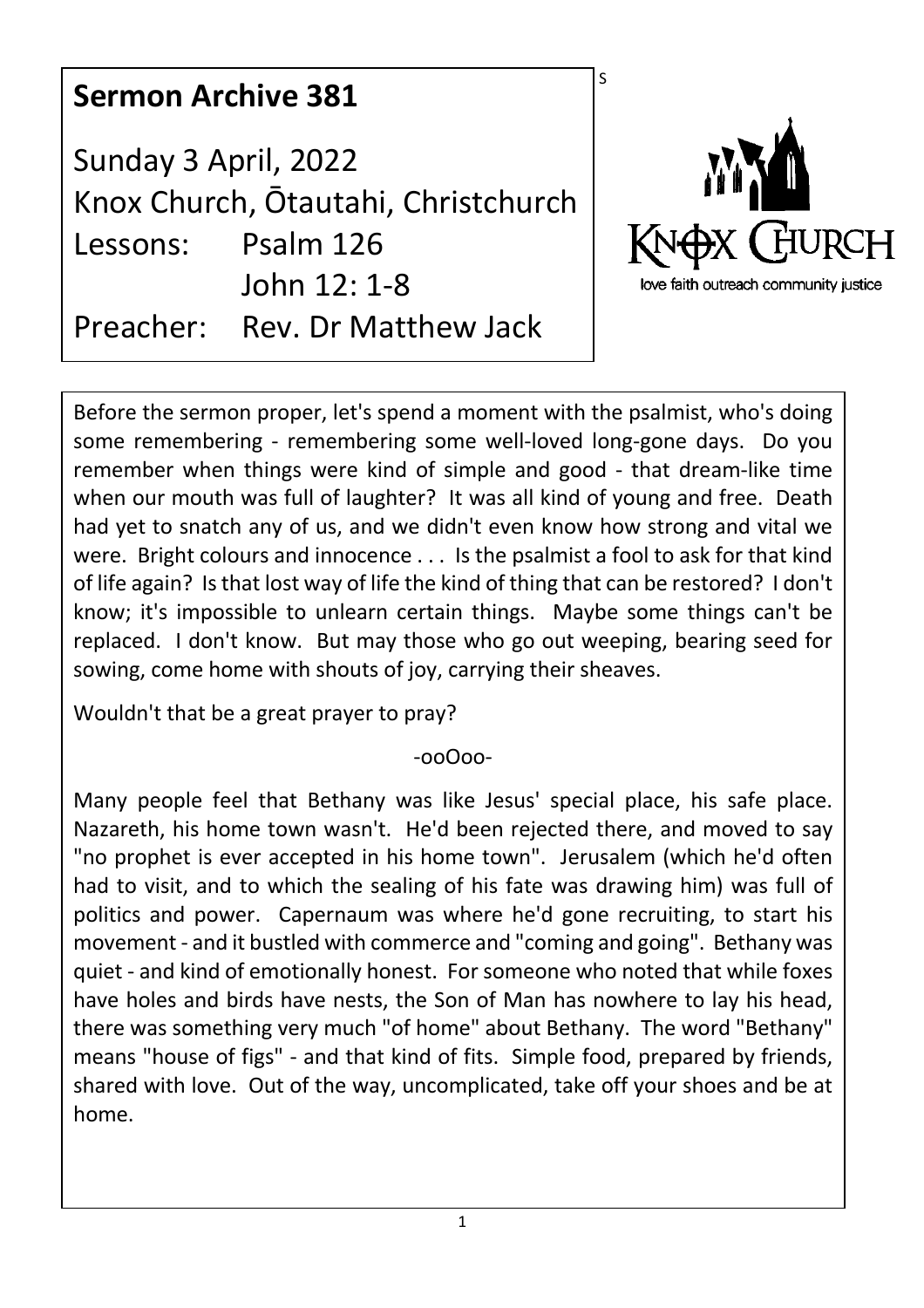We're told that it was evening, so curtains drawn and the room lit by lamps, candles, maybe fire from the kitchen. Friends have taken their places around the table. I wonder whether their mightn't have been laughter in their mouths.

One of those at the table is Lazarus. And I wonder what it would have been like for Jesus to see him there. As Lazarus shares the bread and is part of the laughter, or part of the quiet, does Jesus take to thinking about life - the gift of life? "Lazarus, come out!" he'd cried, and Lazarus had. Martha had said "yes, Lord; I believe . . ." Here they'd believed in him. And now, with a living, breathing testimony to the peace of God sitting at their table (where otherwise there might have been one of those empty chairs), they share their bread with Jesus. (When the Lord restored the fortunes of Zion, we were like those who dream. On his way towards Jerusalem, and all that must happen there, he finds his safe place - among those who love him.)

Expressing her love, in her way (don't we all find our own ways of expressing love - some clumsy, some foolish, all beautiful if you know how to look at them), Mary opens her jar of perfume. She anoints his feet, and wipes them with her hair. The whole house takes on a fragrance. The beautiful deed infuses the air that everyone breathes. They breathe the fragrance of caring. At every level, colour, warmth, the sound of familiar voices, the bread broken in the hands, the very air that they breathe, this is safe, this is home, this is love, this is peace. A moment in time - the Lord has done great things for us, and we rejoiced. When the Lord restored the fortunes of Zion, we were like those who dream.

## -ooOoo-

Judas is there as well - in this moment in time. He takes offence at what Mary has done, done with the perfume. He wants to talk about commerce and politics. He reminds the family that outside their cosy little gathering is a world seething with the poor who have wants and needs and who would be outraged at money going on perfume.

All of this, what Judas says, is true. The poor are with us - they always have been (and note when I speak of the poor, I use a third person pronoun - "they" - as if they are "them", not "us". (The poor: another species again.)

And indeed, for Judas, the poor are "not us". While he uses the poor as a way of destroying the ministry of love to Jesus, we know that he doesn't care for the poor. He was a thief; he kept the common purse and used to steal what was put into it. "Money for the poor" became "money for Judas" - well an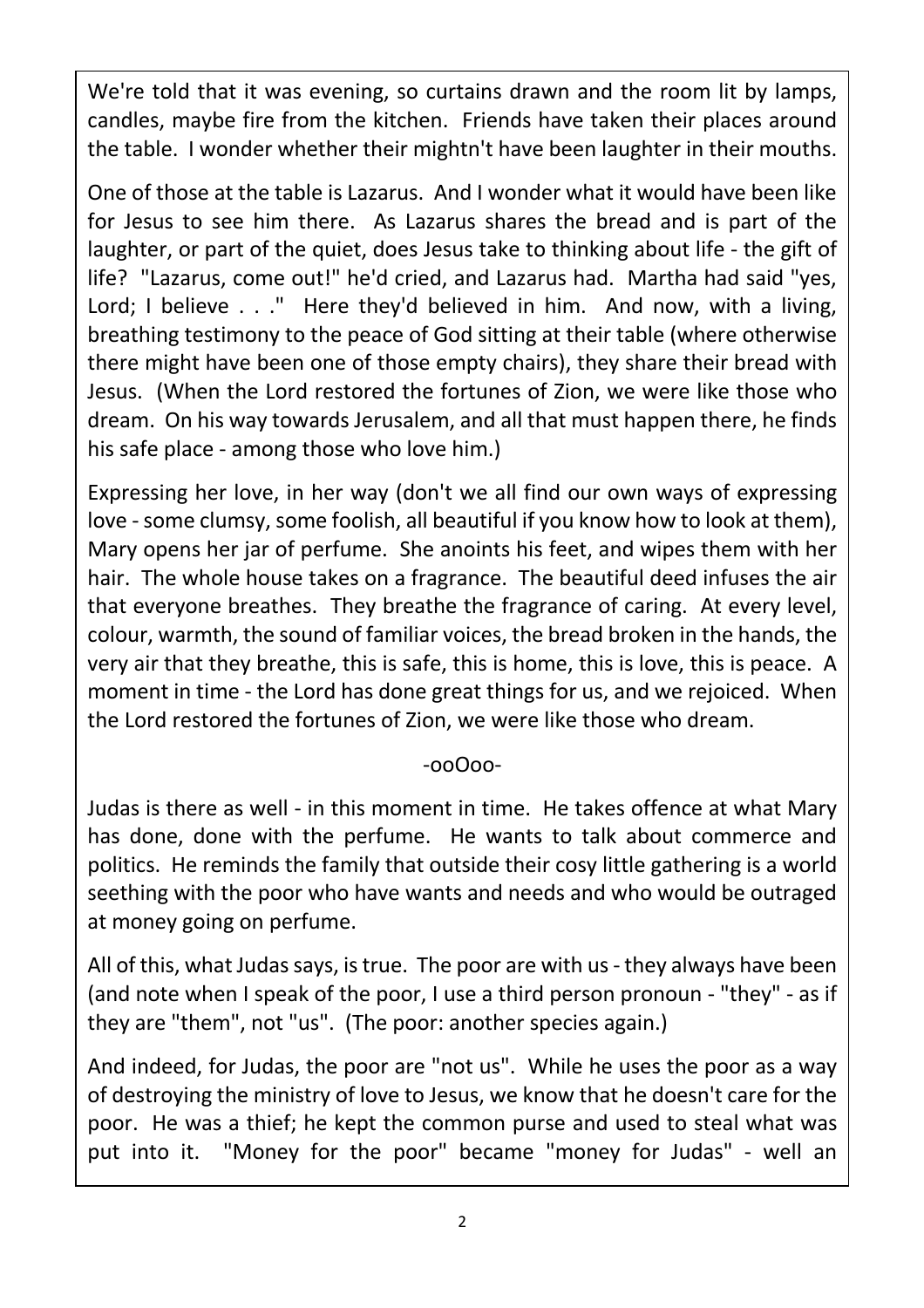opportunity, anyway, for Judas's gain. Judas is always on the look-out for pieces of silver.

So, in the person of Judas, not just commerce and politics, but also hypocrisy and almost fully-formed betrayal bursts in. It would seem that the world around this moment of love and worship will not allow love and worship to last. Love and worship, in the words of a psalm, end up being like those who dream ("they fly, forgotten as a dream dies at the opening day").

One might speak at length about the destructive power of theft and hypocrisy. One wouldn't need to go far at all to find examples that are apt and sad. One also could find multitudes of examples where the poor have ended up being pawns (expendable pawns) in games of politics. Quoting the presence of the poor is a really good way for cynical people to snatch some power. And I reckon that's pretty much what Judas is trying to do - the poor being an excuse for him to make some material gain. But let's not speak about that at length. Let's look instead at what happens now for Jesus.

Jesus immediately is hurled away from his experience of safety. His safe place disappears in an instant. Suddenly he's hurled back onto that road to Jerusalem. If his pilgrimage had moments of peace and beauty, then they were no insulation for him from the realities of wrestling with theft and emotional violence. In the very room he's in, a man (with lies, not laughter in his mouth) has had a savage go at a woman who's done a beautiful thing. "You stupid bloody woman", he says. You emotional idiot. For God's sake, what'd you do that for!" The poor are indeed suffering out there. They are press-ganged into Judas's crime of embezzlement, made victims of politics. But here, also victimised is Mary - subjected to emotional violence.

While Jesus cannot just now help the poor - noting that they will be always with us - he sure as hell can do something about the violence directed at Mary. Immediately he comes to her defence. "Leave her alone" he cries. He will not have her treated like this. As Jesus is hurled back onto his Jerusalem road, he lands on his feet and draws a certain line on that road. There is no place in his house of figs for violence against Mary. (Alas, we know that there will be further violence - some fed by politics, some sanctioned by authorities, some paid for with silver coins. But for Jesus, and those who live in his house of figs, this violence will always be unnatural, alien, not the food that we will share. Call it wrong - because that's what it is. Crucifixion, wrong. Violence, wrong.